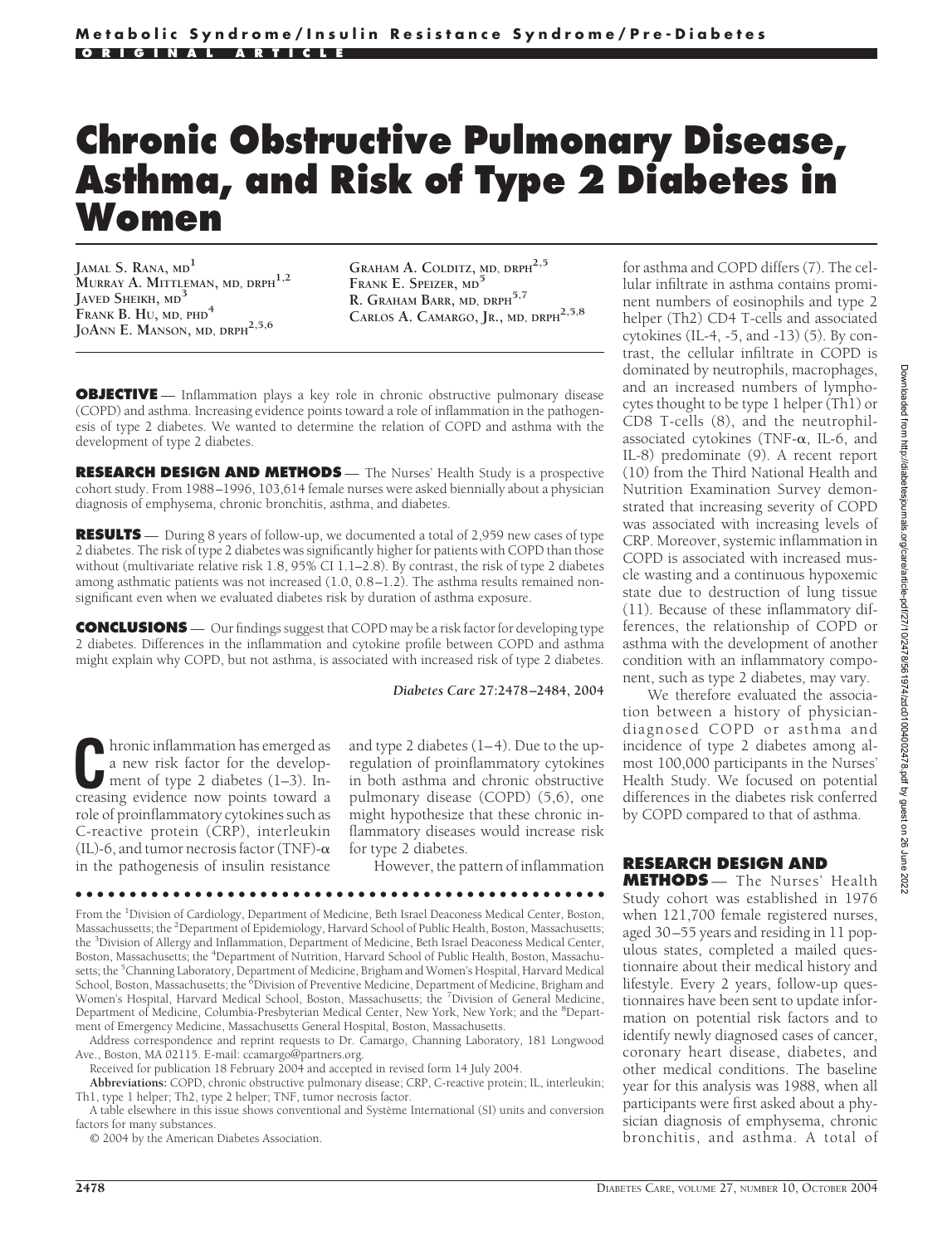103,614 participants answered the supplementary questionnaire for asthma and COPD. For this analysis, we excluded women with type 1 diabetes, women classified as having only gestational diabetes, and those who had preexisting type 2 diabetes before 1988. We also excluded participants that lacked diabetes confirmation and were missing date of birth. Therefore, our baseline cohort for incident type 2 diabetes between 1988 and 1996 included 97,618 women.

There were a total of 5,986 participants with respiratory disease consistent with a diagnosis of asthma, COPD, or components of COPD, but not meeting the diagnostic criteria. Of these, 1,715 had COPD, but the date of onset was not available for 373, leaving 1,342 participants for inclusion in the study. Thus the COPD cohort included 97,245 participants: 1,342 with COPD and 95,903 free of COPD.

For the analyses of asthma, we excluded subjects with COPD  $(n = 1,715)$ and also those participants who had components of COPD but did not meet the diagnostic criteria  $(n = 1,371)$  from the baseline cohort. Date of onset of asthma was missing in 21 patients, leaving 2,879 participants with asthma for inclusion in the study. Thus the asthma cohort included 94,511 participants: 2,879 with asthma and 91,632 free of asthma.

At baseline, participants provided data on demographic, lifestyle, and biological factors, including age, race, current weight and height, smoking status, physical activity, dietary intake, and comorbid conditions. Participants also were asked if they had recently undergone a health screening examination or if they currently used any nutritional supplements. The participants contributed person-time until the end of follow-up or the time of type 2 diabetes diagnosis.

#### Ascertainment of respiratory disease

From 1988 to 1996, all participants were asked biennially about a physician diagnosis of emphysema, chronic bronchitis, and asthma. A supplementary questionnaire was sent in 1998 to all living nurses who reported a physician diagnosis of emphysema, chronic bronchitis, or asthma through 1996. This supplemental questionnaire requested information confirming a physician diagnosis of emphysema, chronic bronchitis, COPD, or asthma; dates of symptom onset and di-

agnosis; tests performed to confirm the diagnosis; and symptoms consistent with a diagnosis of chronic bronchitis (i.e.,  $\geq$ 2 months of productive cough for  $>2$ years).

The supplemental questionnaires also included items on recent medication use, respiratory symptoms, health care utilization (hospital visits, emergency department visits, and urgent office visits), and results of spirometry in the preceding year. The questionnaire-based definitions of COPD and asthma have been validated in prior publications (12,13).

# Cases of COPD

The contemporary clinical definition of COPD was used: a diagnosis of COPD, emphysema, or chronic bronchitis with evidence of airflow obstruction that is not fully reversible (14). Definitions were established independent of smoking status. Since COPD is rarely diagnosed before age 35 years (14), cases were excluded if the reported age at COPD diagnosis was  $\leq 35$ years. Of the participants with COPD who were included in the study, 605 (45%) had some asthmatic component.

## Cases of asthma

Using information from supplementary questionnaires and the special mailing to all asthmatic (and COPD) participants in 1998, each participant reporting asthma was categorized using two case definitions. Case definition 1 required both of the following: *1*) reiterated on second questionnaire that a physician had diagnosed the subject as having asthma and *2*) reported using an asthma medication (e.g., inhaled steroids, oral or intravenous steroids, theophylline, cromolyn or nedocromil, leukotriene modifiers, and salmeterol) since diagnosis. To meet case definition 2, participants had to fulfill the criteria of case definition 1 and report use of a prescribed long-term preventive medication (e.g., inhaled steroids) in the past year.

# Ascertainment of type 2 diabetes

The outcome in this analysis was newly diagnosed type 2 diabetes between 1988 and 1996. We mailed a supplementary questionnaire regarding symptoms, diagnostic tests, and hyperglycemic treatments to all women who reported a diagnosis of diabetes on any biennial follow-up questionnaire. The diagnosis of diabetes was established when at least one

of the following criteria was reported on the supplementary questionnaire: *1*) one or more classic symptom (excessive thirst, polyuria, weight loss, hunger, or coma) plus a fasting plasma glucose concentration of  $\geq$ 140 mg/dl (7.8 mmol/l) or a random plasma glucose concentration of  $\geq$ 200 mg/dl (11.1 mmol/l), 2) at least two elevated plasma glucose concentrations on different occasions (fasting, 140 mg/dl [7.8 mmol/l]; random, 200 mg/dl [11.1 mmol/l]; or random, 200 mg/dl [11.1 mmol/l] after at least 2 h of oral glucose tolerance testing) in the absence of symptoms, or *3*) treatment with hypoglycemic medication (insulin or oral hypoglycemic agents). The diagnostic criteria for type 2 diabetes were changed in 1997 (15). However, we used the criteria proposed by the National Diabetes Data Group (16) because all of our case subjects were diagnosed before June 1996. The questionnaire-based definition of type 2 diabetes has been validated in a sample by medical record review (17).

# Statistical analysis

Person-time for each participant was calculated from the date of return of the 1988 questionnaires to the date of confirmed type 2 diabetes between 1988 and 1996. Exposure status was updated every 2 years. We calculated rates of incident type 2 diabetes for women with prior COPD or asthma by dividing the number of incident cases by the number of person-years of follow-up contributed by women with COPD or asthma, respectively. The relative risk (RR) was computed as the rate among women with prior COPD or asthma divided by the rate among women without COPD or asthma, with adjustment for 5-year age categories. Risk of type 2 diabetes also was calculated for different durations of asthma (i.e., years since first diagnosis of asthma, with categories of  $\langle 10, 10 - 20,$  and  $> 20$ years). A test for trend across the categories of asthma duration was calculated by treating the categories as an ordinal variable in a proportional hazards model. Duration of COPD was not evaluated because it is a more slowly progressive disease and because, by the time of diagnosis, the patient may already have had the disease for unknown and variable amounts of time (18).

Multivariate Cox regression models were used to control for potential confounding by other risk factors for type 2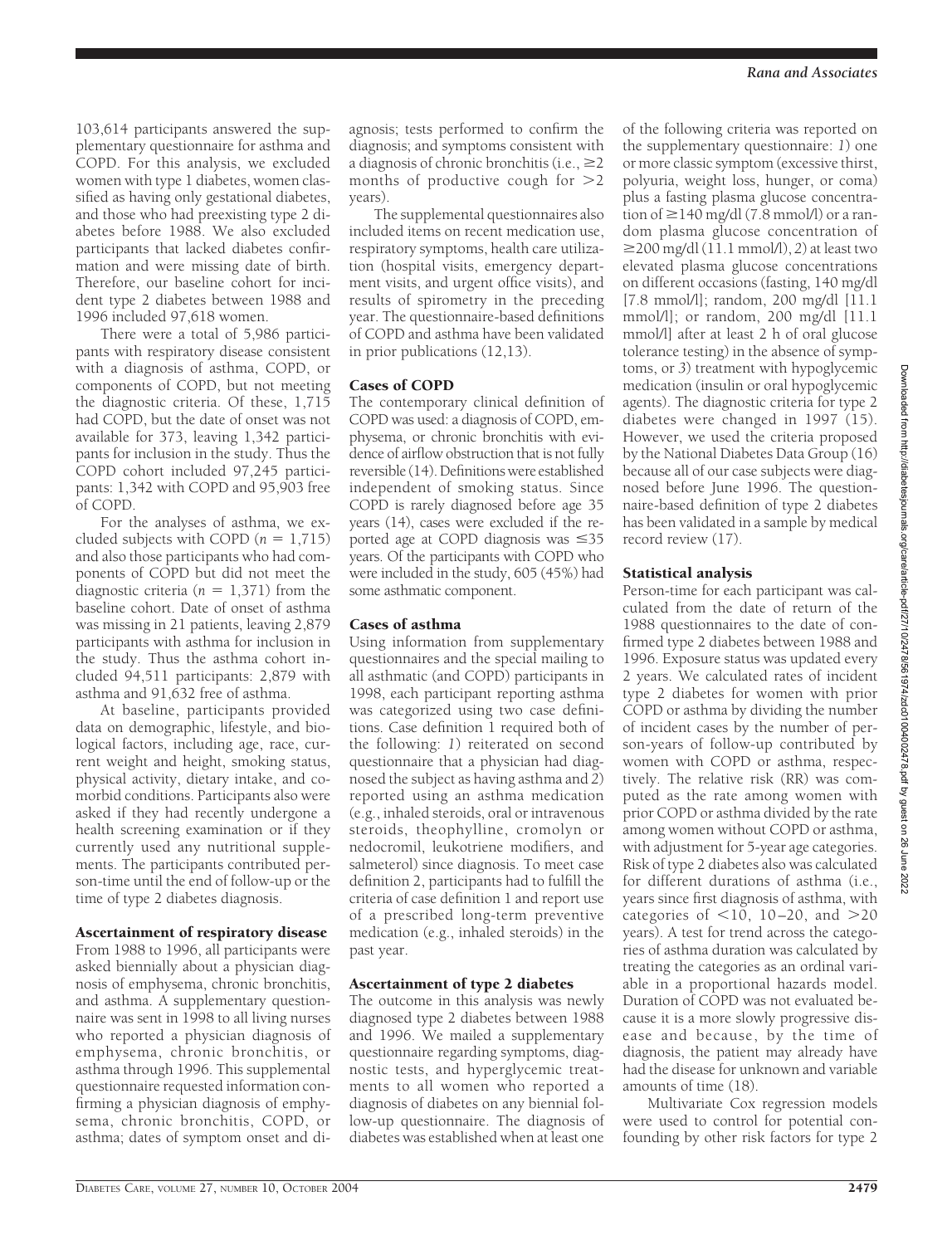#### **Table 1—***Baseline characteristics of the 97,245 participants of the Nurses' Health Study in 1988*

|                                           | COPD               | No COPD            |                    |
|-------------------------------------------|--------------------|--------------------|--------------------|
|                                           |                    | Asthma             | No asthma*         |
| п                                         | 1,342              | 2,879              | 93,024             |
| Age (years)                               | $58 \pm 7$         | $52 \pm 7$         | $54 \pm 7$         |
| Race (%)                                  |                    |                    |                    |
| White                                     | 93                 | 92                 | 87                 |
| Non-white                                 | 3                  | $\mathfrak I$      | $\mathfrak I$      |
| Missing                                   | $\overline{4}$     | 3                  | 8                  |
| BMI $(kg/m2)$                             | 24.1 (21.6-27.3)   | 25.5 (22.8-29.2)   | 24.4 (22.1-27.5)   |
| Family history of diabetes (%)            | 24                 | 20                 | 20                 |
| Hypertension $(\%)$                       | 19                 | 20                 | 16                 |
| Hormone replacement therapy (%)           |                    |                    |                    |
| Premenopausal                             | 24                 | 29                 | 29                 |
| Current user of estrogen only             | 9                  | 12                 | 8                  |
| Current user of estrogen and progesterone | 6                  | 7                  | 5                  |
| Missing                                   | 20                 | 17                 | 20                 |
| Activity level (METs/week)                | $12 \pm 18$        | $14 \pm 17$        | $16 \pm 22$        |
| Smoking status (%)                        |                    |                    |                    |
| Never smoker                              | 16                 | 48                 | 44                 |
| Past smoker                               | 31                 | 41                 | 36                 |
| Current light smoker (<25 cigarettes/day) | 28                 | 8                  | 14                 |
| Current heavy smoker (≥25 cigarettes/day) | 25                 | 3                  | 6                  |
| Pack-years                                | $50(37-67)$        | $20(8-35)$         | $25(12-43)$        |
| Daily alcohol intake (gm/day)             | $9 \pm 14$         | $6 \pm 10$         | $7 \pm 10$         |
| Cereal fiber intake (gm/day)              | $4 \pm 3$          | 5±3                | $5 \pm 3$          |
| Trans fat intake (gm/day)                 | $3 \pm 1$          | $3 \pm 1$          | $3 \pm 1$          |
| Glycemic load index                       | $10,923 \pm 4,183$ | $11,129 \pm 4,118$ | $11,044 \pm 4,094$ |
| Polyunsaturated-to-saturated fat ratio    | $0.5 \pm 0.2$      | $0.5 \pm 0.2$      | $0.5 \pm 0.2$      |

Data are means ±SD or median (interquartile range), unless noted otherwise. \*Includes 1,371 participants with a component of COPD not reaching diagnostic criteria and 21 subjects with asthma but without date of onset. MET, metabolic equivalent.

diabetes. The multivariate model adjusted age (in 5-year categories), time periods (in four categories), BMI (in seven categories), family history of diabetes, menopausal status, use of postmenopausal hormone therapy, weekly frequency of moderate-to-vigorous exercise  $(<0.5, 0.5-3.9, 4.0-6.9, or \ge 7.0 \text{ h}),$ smoking status (never smoked, former smoker, current smoker [25 cigarettes/ day] or current smoker  $\geq 25$  cigarettes/ day]), daily alcohol intake, and a dietary score variable. Our choice of  $\geq$ 25 cigarettes/day as a cut point was based on previously published data (19) from the Nurses' Health Study that showed that there was a 1.42-fold increased risk of diabetes associated with smoking  $\geq$ 25 cigarettes per day. RR estimates were much lower and not statistically significant for lower levels of smoking, although the overall test for trend suggested a doseresponse relationship.

The dietary score variable included information on dietary predictors of type

2 diabetes (20), including cereal fiber, *trans* fat, glycemic load, and the ratio of polyunsaturated to saturated fat. These data were derived from a 120-item, semiquantitative, food frequency questionnaire. Each woman was assigned a score of each nutrient on the basis of quintiles of intake (a higher score represented a lower risk), and then the four scores were summed and the total score categorized into quintiles.

**RESULTS** — Table 1 shows the general characteristics of our cohort of 97,245 women. In 1988, the mean age of the participants was 54 years. The median BMI of our participants was 25.4 kg/m<sup>2</sup>, and 34% were overweight or obese (BMI  $\geq$ 25.0 kg/m<sup>2</sup>). Approximately 20% of the participants had a family history of diabetes, and 44% of the women were never smokers.

During 8 years of follow-up, we documented 2,959 new cases of type 2 diabetes in the COPD cohort, with 19 cases

of incident type 2 diabetes among the participants who had COPD. In the asthma cohort, we documented 2,827 new cases of type 2 diabetes, with 69 cases among the participants who had asthma. We calculated the age-, BMI-, and fully adjusted RRs of type 2 diabetes for participants with COPD or asthma compared with participants who did not have COPD or asthma, respectively (Table 2).

The age-adjusted risk of type 2 diabetes was higher for patients with COPD than those without (RR 1.8). After adjusting for potential confounders, the RR of diabetes for patients with COPD did not change (RR 1.8). In order to further control for potential confounding, we also ran an expanded model adjusting for potential confounding factors including age (in 5-year categories), time periods (in four categories), BMI (in seven categories), family history of diabetes, menopausal status, use of postmenopausal hormone therapy, weekly frequency of moderate-to-vigorous exercise  $(< 0.5,$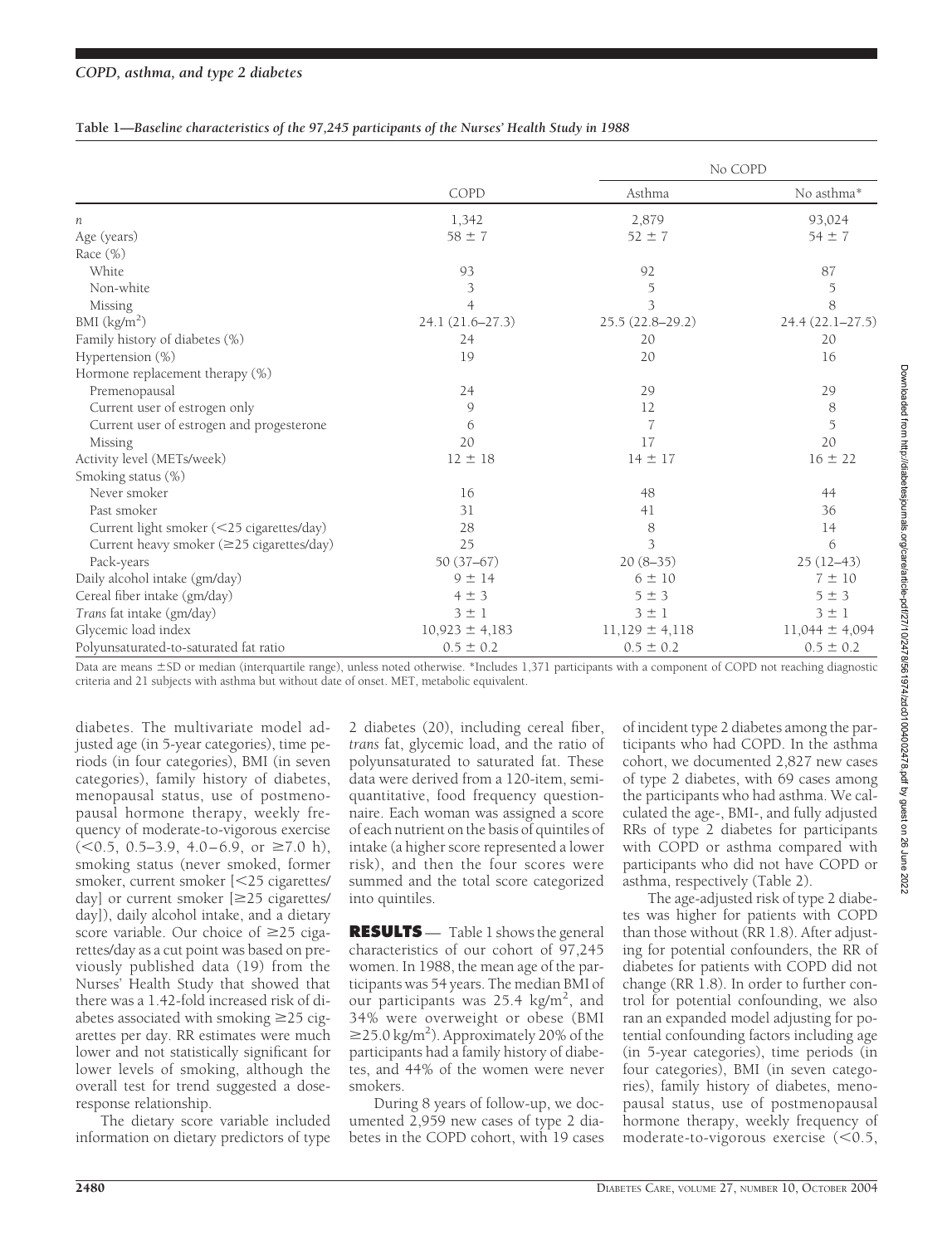|                                | Person-years | Incident<br>diabetes | Age-adjusted<br>RR (95% CI) | Age- and<br>BMI-adjusted<br>RR (95% CI) | Multivariate<br>RR (95% CI)* |
|--------------------------------|--------------|----------------------|-----------------------------|-----------------------------------------|------------------------------|
| COPD cohort $(n = 97,245)$     |              |                      |                             |                                         |                              |
| No COPD                        | 726,840      | 2,940                | 1.0 (reference)             | 1.0 (reference)                         | 1.0 (reference)              |
| COPD                           | 2,505        | 19                   | $1.8(1.1-2.8)$              | $1.9(1.2-3.0)$                          | $1.8(1.1-2.8)$               |
| Asthma cohort ( $n = 94,511$ ) |              |                      |                             |                                         |                              |
| No asthma                      | 693,066      | 2,758                | 1.0 (reference)             | 1.0 (reference)                         | 1.0 (reference)              |
| Asthma                         | 15,389       | 69                   | $1.1(0.9-1.5)$              | $0.9(0.7-1.2)$                          | $1.0(0.8-1.2)$               |

#### **Table 2—***Risk of type 2 diabetes from 1988 to 1996 according to COPD or asthma status*

\*Adjusted for age, BMI (in four categories), sedentary (weekly frequency of moderate-to-vigorous exercise 0.5 h), smoking status (never smoked, former smoker, current smoker [<25 cigarettes/day], or current smoker [≥25 cigarettes/day]), daily alcohol intake, and a dietary score variable.

0.5–3.9, 4.0–6.9, or  $\geq 7.0$  h), smoking status (never smoked, former smoker, current smoker [25 cigarettes/day], or current smoker  $[\geq 25$  cigarettes/day]), daily alcohol intake, and a dietary score variable. The results of this expanded model were similar (RR 1.8, 95% CI 1.1– 2.8) to our primary results.

By contrast, the age-adjusted risk of diabetes was not significantly higher for patients with asthma than for those without (RR 1.1). Furthermore, after adjusting for potential confounders, the RR of type 2 diabetes for asthmatic patients was null (RR 1.0, 95% CI 0.8 –1.2). Additional variables, as listed above, were included in an expanded model to further adjust for potential confounding, and the asthma result did not change (1.0, 0.8– 1.2). To further explore the relation of asthma to diabetes risk, we examined whether the duration of asthma exposure was associated with the risk of developing type 2 diabetes. Compared with women without asthma, those with asthma for  $10$ , 10–20, and  $>$ 20 years showed no significant association with incidence of diabetes (hazard ratios 0.6, 1.2, and 1.1, respectively).

To explore the effect of smoking on the association between COPD and asthma and risk of diabetes, we performed stratified analyses according to smoking status (Table 3). Although there was limited statistical power, there was a trend in never-smoker COPD patients for higher risk of type 2 diabetes (RR 1.4, 95% CI 0.46–4.5). There was no association between asthma (0.98, 0.69–1.38) and risk of diabetes. When we considered all smokers (past and current), the risk of diabetes remained higher in COPD patients (2.0, 1.2–3.2) when compared with asthma patients (1.01, 0.72–1.4). In a sensitivity analysis, we also controlled for physician visits, and this factor did not alter our results (data not shown).

To address the possibility that surveillance may have varied according to COPD, we performed an analysis restricted to case subjects reporting at least one symptom of diabetes at diagnosis  $(n = 1, 554, 52\%)$  of all case subjects). Results from this subgroup were not appreciably different from those for the entire cohort (RR 1.8, 95% CI 1.0–3.4). For asthma, the results also did not change  $(n = 1,532, 54\%)$  of all case subjects; RR 1.1, 95% CI 0.8–1.6).

In a separate analysis, we examined the potential differences in oral steroid use among women with COPD compared with women with asthma. On a question about usual medications between 1992 and 1994, oral steroids were reported by 9% of participants with COPD and 9% of participants with asthma  $(P = 0.81)$ . Similarly, use of oral steroids "in the past year" was asked on the 1998 supplementary questionnaire and yielded values of 30% among women with COPD and 32% among women with asthma  $(P = 0.27)$ .

**CONCLUSIONS** — In this prospective cohort study involving almost 100,000 women, we found that subjects with COPD had a statistically significant, increased risk of developing type 2 diabetes that persisted after multivariate adjustment for potential confounders. By contrast, such an association was not found among women with asthma. Glucose metabolism has not been studied extensively in COPD patients, and the available studies are inconclusive, perhaps due to differences in BMI and the hypoxemic state of this patient population (21–24). Our prospective study extends these earlier physiologic observations. Some studies have suggested that a reduced lung function could be a risk factor for the development of insulin resistance or diabetes (25–27). However, these studies only focused on impaired lung function (25,26) or forced vital capacity (27) and did not look into any association between physiciandiagnosed COPD or asthma and risk of developing diabetes.

Although both asthma and COPD are chronic inflammatory conditions, we found no significant association between asthma and risk of type 2 diabetes. This could be due to differences in the type of inflammation in asthma versus COPD. The cellular infiltrate in asthma contains prominent numbers of eosinophils and Th2 cells (5). By contrast, the cellular infiltrate of COPD is dominated by neutrophils, macrophages, and Th1 cells (8), with associated cytokines such as TNF- $\alpha$ , IL-6, and IL-8 (9), which are also believed (28) to play a major role in the development of type 2 diabetes.

There are a number of ways in which COPD might lead to the development of type 2 diabetes. Inflammatory markers that are increased in patients with type 2 diabetes have been observed to be upregulated in patients with COPD (9), suggesting that inflammation may be the common link. Elevated levels of CRP, IL-6, and TNF- $\alpha$  have been shown (1– 4,29,30) to predict the development of the insulin resistance syndrome and type 2 diabetes, supporting a role for inflammation in the pathogenesis of diabetes.

The chronic state of inflammation in COPD patients is believed to shift the metabolism of the patients toward net protein catabolism, in turn increasing the resting energy expenditure (31). As a re-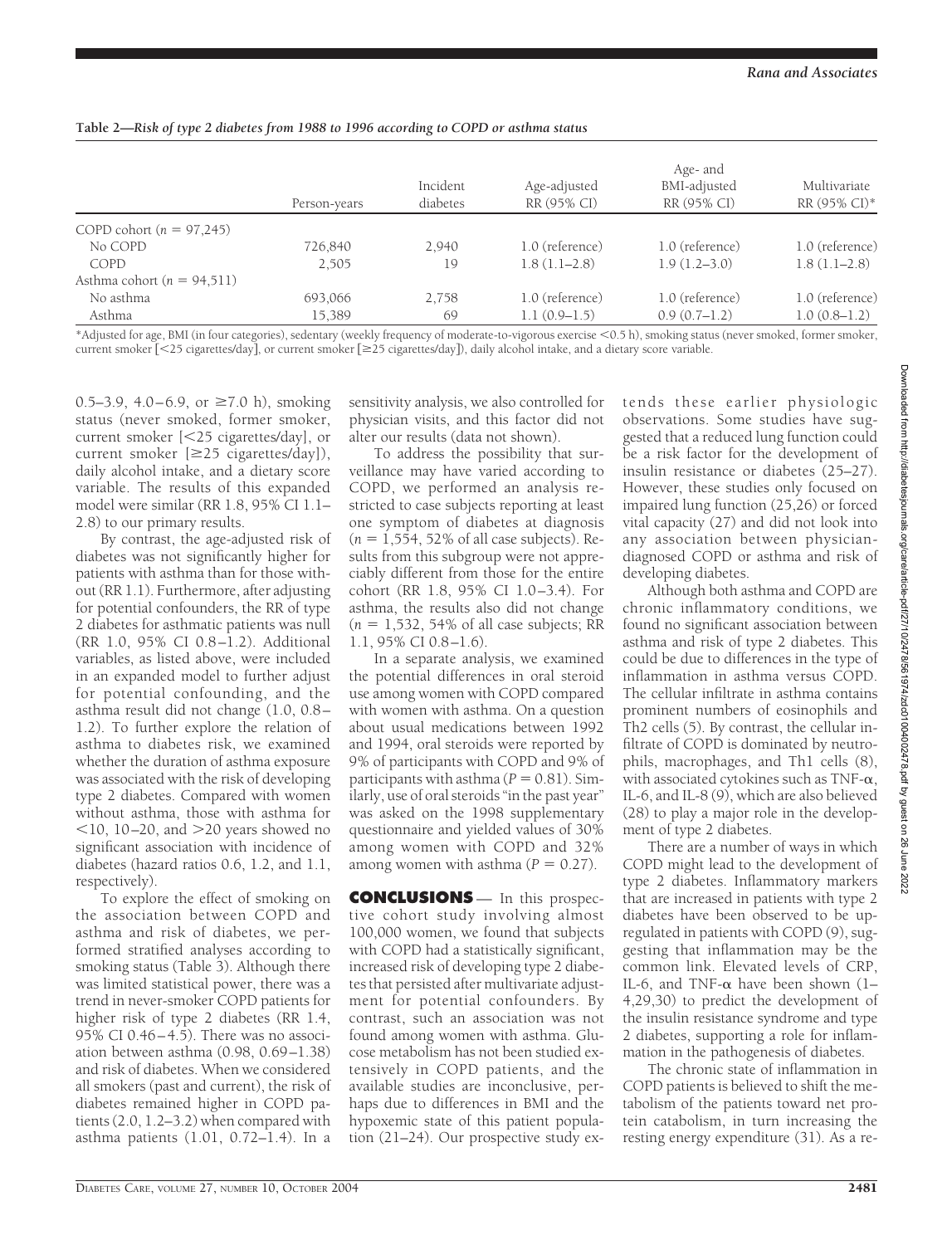| Table 3-Risk of type 2 diabetes associated with COPD or asthma stratified by smoking status |  |  |
|---------------------------------------------------------------------------------------------|--|--|
|---------------------------------------------------------------------------------------------|--|--|

|                 | COPD        |                   | Asthma      |                    |
|-----------------|-------------|-------------------|-------------|--------------------|
|                 | n(%)        | RR (95% CI)       | n(%)        | RR (95% CI)        |
| All patients    | 1,342 (100) | $1.8(1.1-2.8)$    | 2,879 (100) | $1.0(0.8-1.2)$     |
| Never smokers   | 215(16)     | $1.4(0.46-4.5)$   | 1,382(48)   | $0.98(0.69 - 1.4)$ |
| Past smokers    | 416(31)     | $2.2(1.1-4.4)$    | 1,180(41)   | $1.05(0.73 - 1.5)$ |
| Current smokers | 711(53)     | $1.7(0.84 - 3.4)$ | 317(11)     | $0.79(0.32 - 1.9)$ |
| All smokers     | 1,127(84)   | $2.0(1.2-3.2)$    | 1,497(52)   | $1.01(0.72 - 1.4)$ |

\*Adjusted for age, BMI (in four categories), sedentary (weekly frequency of moderate-to-vigorous exercise  $0.5$  h), smoking status (never smoked, former smoker, current smoker  $\sim 25$  cigarettes/day], or current smoker [ $\geq$ 25 cigarettes/day]), daily alcohol intake, and a dietary score variable.

sult, the fat-free mass of such patients is depleted (32–34), which is accompanied by an increase in systemic markers of inflammation (35,36). Other studies have also shown a link between systemic inflammation and skeletal muscle loss in COPD, even when weight loss is not apparent (37,38). Circulating TNF- $\alpha$  levels have been found to be elevated in cachectic COPD patients with chronic hypoxemia, a potential stimulus for activation of the proinflammatory cytokine system (39) in such patients. TNF- $\alpha$ , a central inflammatory mediator in the process of muscle wasting, promotes cachexia by reducing peripheral insulin action (30,40). Muscle loss and decreased fat oxidative capacity, along with low physical activity, lead to further muscle loss and fat gain. Fat gain in turn elevates circulating TNF- $\alpha$ , escalating insulin resistance and muscle loss.

Oxidative stress as seen in patients with COPD results in injury to the airspace epithelium, increased influx of neutrophils into the lungs, and activation of transcription factors, including nuclear factor- $\kappa$ B, which switches on the genes for TNF- $\alpha$ , IL-8, and other inflammatory mediators (6,41,42). Such oxidative stress has been implicated in insulin resistance (43). Reactive oxygen species interfere with insulin signaling at various levels and are able to inhibit the translocation of GLUT4 in the plasma membrane, leading to insulin resistance (43). Moreover, an increase in insulin or glucose levels further increases reactive oxygen species production and oxidative stress, impairing both insulin action and secretion and accelerating the progression to overt type 2 diabetes.

The current study has some potential limitations. Our subjects included only women, the vast majority of whom were

Caucasian and had a similar socioeconomic status. Although the homogeneity in the sample would reduce confounding, it may also reduce the generalizability of our findings. Currently, we have no reason to suspect that men or non-Caucasians would differ in terms of the effects of COPD on diabetes. Future studies to evaluate this association in other populations would be informative. Women in our cohort who did not report diabetes were not uniformly screened for glucose intolerance. This may have misclassified some participants with unrecognized diabetes. Our epidemiologic definition of asthma and COPD also may have resulted in some misclassification of participants. There also might have been some misclassification of other covariates, and we cannot exclude a component of uncontrolled or residual confounding. We did, however, adjust for the major risk factors for diabetes (20).

We cannot rule out the possibility of that some or all of the effects of COPD on the risk of diabetes incidence that we observed was a result of residual confounding by cigarette smoking. In our analyses, we attempted to control for smoking in the multivariate models and through stratified analyses, dividing the population into four categories. Interestingly, we observed a 40% higher risk among subjects with COPD who reported being lifelong nonsmokers, although this finding did not reach statistical significance.

Our observation that 16% of the COPD patients reported being lifelong nonsmokers is consistent with prior epidemiological studies (44) that have reported that 5–12% of patients with prevalent COPD report having never smoked. Whether this reflects reporting bias, the effects of second-hand smoke, or other exposures is unknown.

Another potential limitation is that the higher risk of type 2 diabetes among individuals with COPD may have been mediated, at least in part, by the use of systemic corticosteroids (45). We did not have data on the dosage or frequency of steroid use, so we were unable to control for it. The risk of developing corticosteroid-induced diabetes has only been seen with the use of systemic steroids (46,47), whereas there is no evidence for an association with the use of inhaled corticosteroids (47). In our cohort, at two different time points, there was no significant difference in the use of oral steroids between participants with asthma and COPD. If corticosteroid use was responsible for the development of type 2 diabetes, we would have expected to see a similar increased risk of type 2 diabetes among subjects with asthma. There remains a potential for detection bias as an explanation for these findings (e.g., adults with the diagnosis of COPD or asthma were more likely to be screened for diabetes). If that were the case, however, we would have expected to see similar increases in the diagnosis of diabetes for both the COPD and asthma groups.

In summary, our findings suggest that COPD but not asthma may be associated with a higher risk of developing type 2 diabetes. Further prospective studies are needed to test this hypothesis and to examine cytokine profiles (both Th1 and Th2) in COPD or asthmatic patients who go on to develop type 2 diabetes. Moreover, future prospective studies might examine whether COPD or asthma are associated with increased risk of other diseases with an inflammatory component, such as atherosclerosis.

**Acknowledgments**— This work was supported by Grants T32 HL07374, T32 HL07427, R01 HL63841, RO1 DK58845, and R01 CA87969 from the National Institutes of Health (Bethesda, MD).

We are indebted to Catherine Wentowski for her untiring contributions toward data management and statistical analysis for this study. The authors also thank the participants in the Nurses' Health Study for their ongoing contributions and Gary Chase, Karen Corsano, Maureen Ireland-Johnston, and Barbara Egan for their invaluable assistance in implementing the study.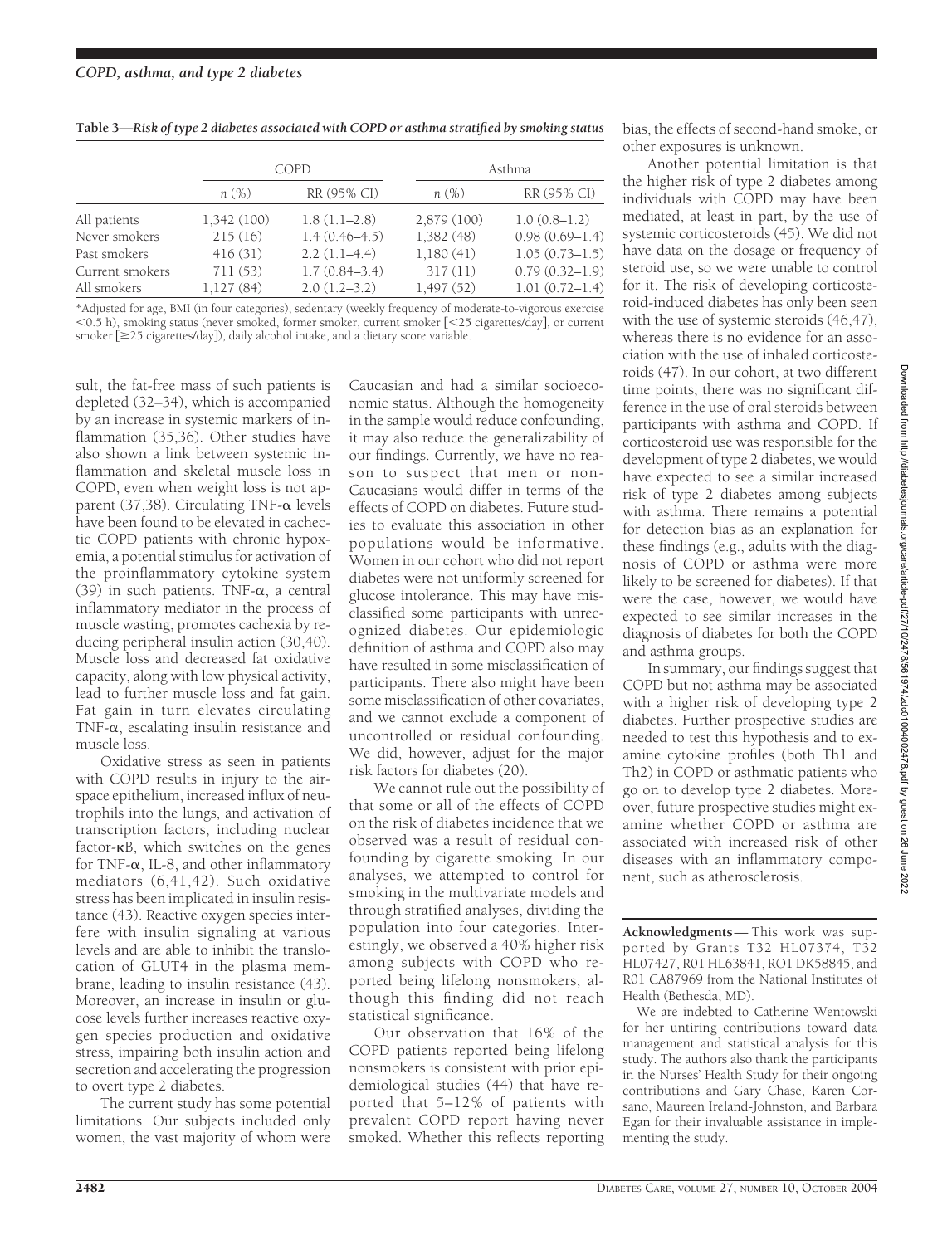### **References**

- 1. Festa A, D'Agostino R Jr, Tracy RP, Haffner SM: Elevated levels of acutephase proteins and plasminogen activator inhibitor-1 predict the development of type 2 diabetes: the Insulin Resistance Atherosclerosis Study. *Diabetes* 51:1131– 1137, 2002
- 2. Pradhan AD, Manson JE, Rifai N, Buring JE, Ridker PM: C-reactive protein, interleukin 6, and risk of developing type 2 diabetes mellitus. *JAMA* 286:327–334, 2001
- 3. Spranger J, Kroke A, Mohlig M, Hoffmann K, Bergmann MM, Ristow M, Boeing H, Pfeiffer AF: Inflammatory cytokines and the risk to develop type 2 diabetes: results of the prospective population-based European Prospective Investigation into Cancer and Nutrition (EPIC)-Potsdam Study. *Diabetes* 52:812–817, 2003
- 4. Hu FB, Meigs JB, Li TY, Rifai N, Manson JE: Inflammatory markers and risk of developing type 2 diabetes in women. *Diabetes* 53:693–700, 2004
- 5. Renauld JC: New insights into the role of cytokines in asthma. *J Clin Pathol* 54:577– 589, 2001
- 6. Barnes PJ: Chronic obstructive pulmonary disease. *N Engl J Med* 343:269–280, 2000
- 7. Barnes PJ: Mechanisms in COPD: differences from asthma. *Chest* 117 (Suppl. 2): 10S–14S, 2000
- 8. Majori M, Corradi M, Caminati A, Cacciani G, Bertacco S, Pesci A: Predominant TH1 cytokine pattern in peripheral blood from subjects with chronic obstructive pulmonary disease. *J Allergy Clin Immunol* 103:458–462, 1999
- 9. Chung KF: Cytokines in chronic obstructive pulmonary disease. *Eur Respir J Suppl* 34:50S–59S, 2001
- 10. Mannino DM, Ford ES, Redd SC: Obstructive and restrictive lung disease and markers of inflammation: data from the Third National Health and Nutrition Examination. *Am J Med* 114:758–762, 2003
- 11. Creutzberg EC, Casaburi R. Endocrinological disturbances in chronic obstructive pulmonary disease. *Eur Respir J* 22 (Suppl. 46):76S–80S, 2004
- 12. Barr RG, Herbstman J, Speizer FE, Camargo CA Jr: Validation of self-reported chronic obstructive pulmonary disease in a cohort study of nurses. *Am J Epidemiol* 155:965–971, 2002
- 13. Camargo CA Jr, Weiss ST, Zhang S, Willett WC, Speizer FE: Prospective study of body mass index, weight change, and risk of adult-onset asthma in women. *Arch Intern Med* 159:2582–2588, 1999
- 14. Pauwels RA, Buist AS, Ma P, Jenkins CR, Hurd SS: Global strategy for the diagnosis, management, and prevention of

chronic obstructive pulmonary disease: National Heart, Lung, and Blood Institute and World Health Organization Global Initiative for Chronic Obstructive Lung Disease (GOLD): executive summary. *Respir Care* 46:798–825, 2001

- 15. Expert Committee on the Diagnosis and Classification of Diabetes Mellitus: Report of the Expert Committee on the Diagnosis and Classification of Diabetes Mellitus. *Diabetes Care* 20:1183–1197, 1997
- 16. National Diabetes Data Group: Classification and diagnosis of diabetes mellitus and other categories of glucose intolerance. *Diabetes* 28:1039–1057, 1979
- 17. Manson JE, Rimm EB, Stampfer MJ, Colditz GA, Willett WC, Krolewski AS, Rosner B, Hennekens CH, Speizer FE: Physical activity and incidence of non-insulin-dependent diabetes mellitus in women. *Lancet* 338:774–778, 1991
- 18. Anto JM, Vermeire P, Vestbo J, Sunyer J: Epidemiology of chronic obstructive pulmonary disease. *Eur Respir J* 17:982–994, 2001
- 19. Rimm EB, Manson JE, Stampfer MJ, Colditz GA, Willett WC, Rosner B, Hennekens CH, Speizer FE: Cigarette smoking and the risk of diabetes in women. *Am J Public Health* 83:211–214, 1993
- 20. Hu FB, Manson JE, Stampfer MJ, Colditz G, Liu S, Solomon CG, Willett WC: Diet, lifestyle, and the risk of type 2 diabetes mellitus in women. *N Engl J Med* 345:790–797, 2001
- 21. Chan JM, Rimm EB, Colditz GA, Stampfer MJ, Willett WC: Obesity, fat distribution, and weight gain as risk factors for clinical diabetes in men. *Diabetes Care* 17:961– 969, 1994
- 22. Hjalmarsen A, Aasebo U, Birkeland K, Sager G, Jorde R: Impaired glucose tolerance in patients with chronic hypoxic pulmonary disease. *Diabetes Metab* 22:37–42, 1996
- 23. Jakobsson P, Jorfeldt L, von Schenck H: Fat metabolism and its response to infusion of insulin and glucose in patients with advanced chronic obstructive pulmonary disease. *Clin Physiol* 15:319–329, 1995
- 24. Jakobsson P, Jorfeldt L, von Schenck H: Insulin resistance is not exhibited by advanced chronic obstructive pulmonary disease patients. *Clin Physiol* 15:547–555, 1995
- 25. Lazarus R, Sparrow D, Weiss ST: Baseline ventilatory function predicts the development of higher levels of fasting insulin and fasting insulin resistance index: the Normative Aging Study. *Eur Respir J* 12:641– 645, 1998
- 26. Engstrom G, Janzon L: Risk of developing diabetes is inversely related to lung function: a population-based cohort study. *Diabet Med* 19:167–170, 2002
- 27. Engstrom G, Hedblad B, Nilsson P, Wollmer P, Berglund G, Janzon L: Lung function, insulin resistance and incidence of cardiovascular disease: a longitudinal cohort study. *J Intern Med* 253:574–581, 2003
- 28. Grimble RF: Inflammatory status and insulin resistance. *Curr Opin Clin Nutr Metab Care* 5:551–559, 2002
- 29. Thorand B, Lowel H, Schneider A, Kolb H, Meisinger C, Frohlich M, Koenig W: C-reactive protein as a predictor for incident diabetes mellitus among middleaged men: results from the MONICA Augsburg cohort study, 1984–1998. *Arch Intern Med* 163:93–99, 2003
- 30. Hotamisligil GS: The role of TNFalpha and TNF receptors in obesity and insulin resistance. *J Intern Med* 245:621–625, 1999
- 31. Wouters EF: Chronic obstructive pulmonary disease. 5. Systemic effects of COPD. *Thorax* 57:1067–1070, 2002
- 32. Congleton J: The pulmonary cachexia syndrome: aspects of energy balance. *Proc Nutr Soc* 58:321–328, 1999
- 33. Schols AM: Nutritional and metabolic modulation in chronic obstructive pulmonary disease management. *Eur Respir J Suppl* 46:81S–86S, 2003
- 34. Mador MJ: Muscle mass, not body weight, predicts outcome in patients with chronic obstructive pulmonary disease. *Am J Respir Crit Care Med* 166:787–789, 2002
- 35. Schols AM, Buurman WA, Staal van den Brekel AJ, Dentener MA, Wouters EF: Evidence for a relation between metabolic derangements and increased levels of inflammatory mediators in a subgroup of patients with chronic obstructive pulmonary disease. *Thorax* 51:819–824, 1996
- 36. Vermeeren MA, Schols AM, Wouters EF: Effects of an acute exacerbation on nutritional and metabolic profile of patients with COPD. *Eur Respir J* 10:2264–2269, 1997
- 37. Eid AA, Ionescu AA, Nixon LS, Lewis-Jenkins V, Matthews SB, Griffiths TL, Shale DJ: Inflammatory response and body composition in chronic obstructive pulmonary disease. *Am J Respir Crit Care Med* 164:1414–1418, 2001
- 38. Pitsiou G, Kyriazis G, Hatzizisi O, Argyropoulou P, Mavrofridis E, Patakas D: Tumor necrosis factor-alpha serum levels, weight loss and tissue oxygenation in chronic obstructive pulmonary disease. *Respir Med* 96:594–598, 2002
- 39. Takabatake N, Nakamura H, Abe S, Inoue S, Hino T, Saito H, Yuki H, Kato S, Tomoike H: The relationship between chronic hypoxemia and activation of the tumor necrosis factor-alpha system in patients with chronic obstructive pulmonary disease. *Am J Respir Crit Care Med* 161:1179–1184, 2000
- Downloaded from http://diabetesjournals.org/care/article-pdf/27/10/2478/561974/zdc01004002478.pdf by guest on 26 June 2022 Downloaded from http://diabetesjournals.org/care/article-pdf/27/10/2478/561974/zdc01004002478.pdf by guest on 26 June 2022

40. Hotamisligil GS, Murray DL, Choy LN,